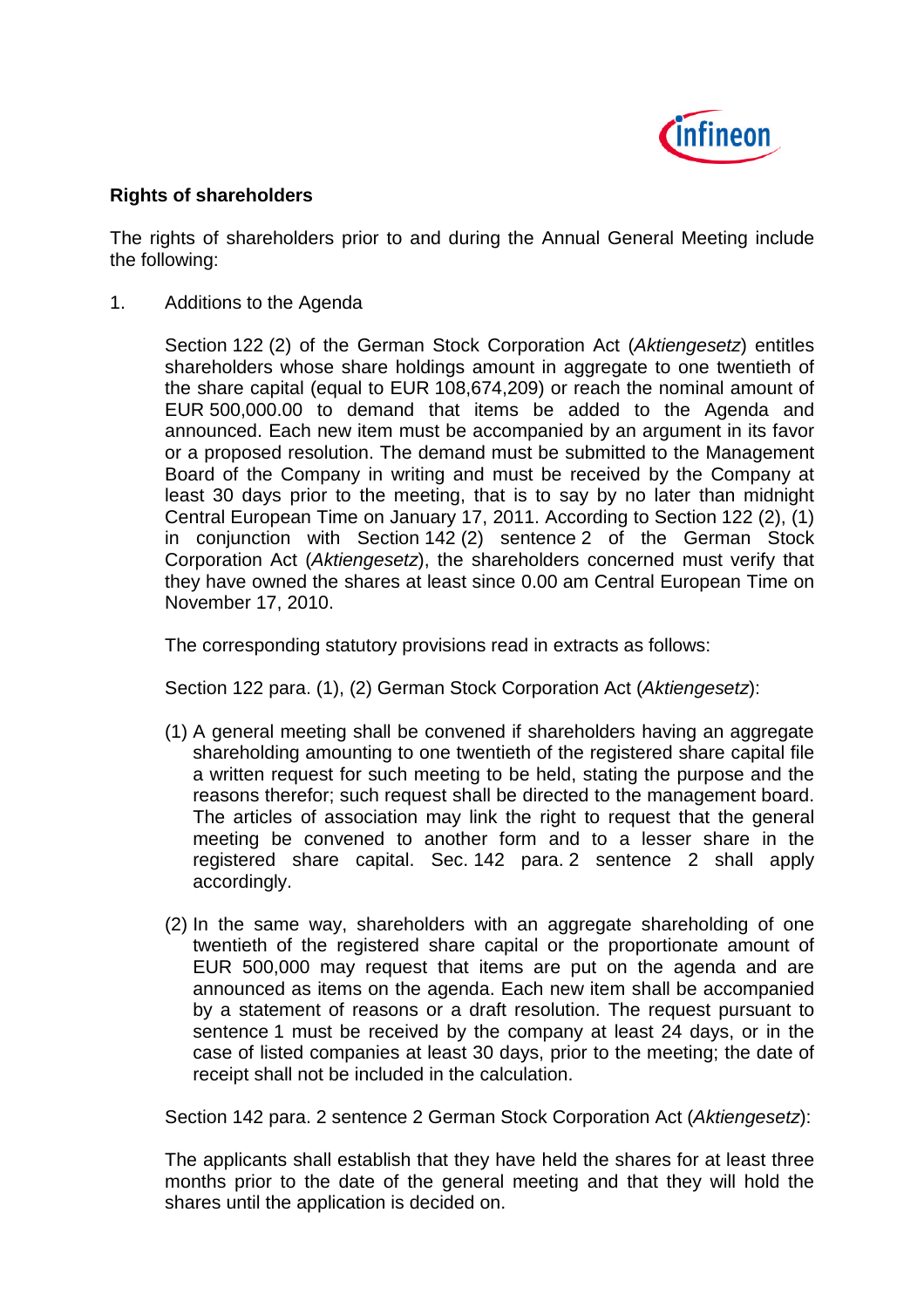2. Counterproposals; proposal of candidates for elections

Section 126 (1) of the German Stock Corporation Act (*Aktiengesetz*) entitles every shareholder to submit counterproposals in response to the resolutions proposed on the items on the Agenda. If the counterproposals are to be made available by the Company, they must be directed to the following address at least 14 days prior to the meeting, that is to say by no later than midnight Central European Time on February 2, 2011:

Infineon Technologies AG Investor Relations Am Campeon 1-12 85579 Neubiberg **Germany** (fax: +49 (0)89 234 955 0153) E-mail: hv2011@infineon.com

Counterproposals sent to other addresses will not be made available.

Subject to Section 126 (2) and (3) of the German Stock Corporation Act (*Aktiengesetz*), we will publish shareholder counterproposals that are to be made available on the internet at www.infineon.com/agm together with the name of the shareholder, the argument in favor of the counterproposal and any observations of the administration in relation to the counterproposal.

Pursuant to Section 127 of the German Stock Corporation Act (*Aktiengesetz*), these regulations also apply as appropriate to shareholder proposals in respect of candidates for Supervisory Board elections and the selection of the auditor, although such proposals need not be accompanied by an argument in favor. Section 126 (2) of the German Stock Corporation Act (*Aktiengesetz*) defines a number of grounds that exempt the Management Board from any duty to make available the proposal of a candidate for an election. Other grounds include the omission of the candidate's name, practiced profession and place of residence. A shareholder proposal in respect of candidates for Supervisory Board elections that omits to enclose details of the proposed Supervisory Board candidate's membership of other Supervisory Boards whose existence is required by law as defined in Section 125 (1) sentence 5 of the German Stock Corporation Act (*Aktiengesetz*) need similarly not be made available.

The corresponding statutory provisions read in extracts as follows:

Section 126 German Stock Corporation Act (*Aktiengesetz*):

(1) Motions put forward by shareholders including the name of the shareholder, the reasons for the motion and any comments of the administration shall be made accessible to the entitled persons named in sec. 125 para. 1 to 3 subject to the conditions stated therein if, at least fourteen days prior to the meeting, the shareholder sends a counter motion against a proposal made by the management board and the supervisory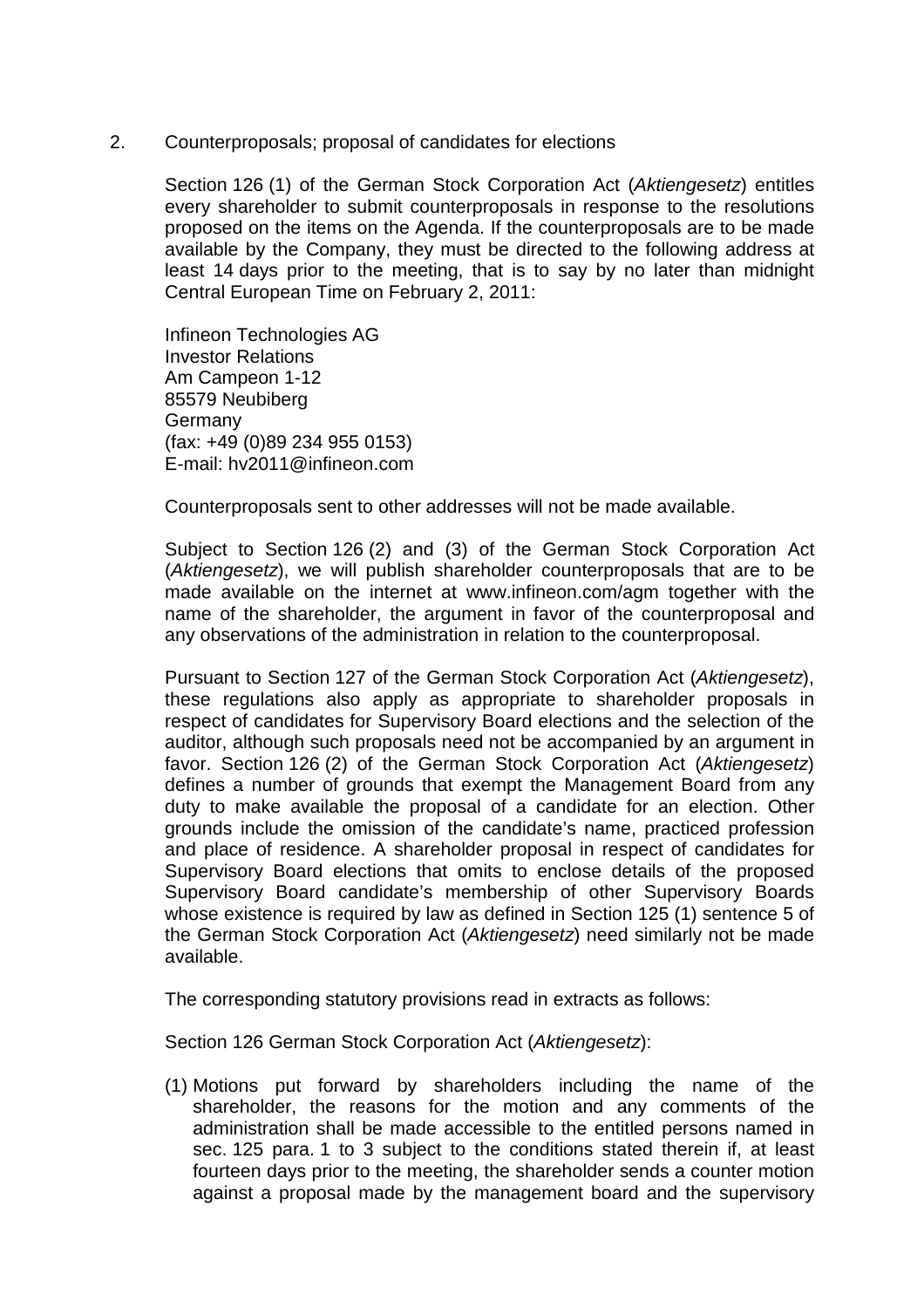board on a particular item on the agenda to the company at the address given for this purpose in the notification of convening the meeting together with his reasons for such motion. The day of receipt shall not be included in the calculation. In the case of listed companies, access shall be provided via the website of the company. Sec. 125 para. 3 shall apply accordingly.

- (2) The counter motion and the reasons therefor need not be made accessible
	- 1. if the management board would render itself liable to prosecution by making such counter motion and reasons accessible,
	- 2. if the counter motion would result in a resolution of the general meeting which is either unlawful or in breach of the articles of association,
	- 3. if the reasons contain key statements which are manifestly incorrect or misleading or if they are slanderous,
	- 4. if a counter motion of the shareholder based on the same subject matter has already been made accessible in connection with a general meeting of the company pursuant to sec. 125,
	- 5. if the same counter motion of the shareholder with essentially the same reasons has within the previous five years already been made accessible in the context of at least two general meetings of the company pursuant to sec. 125 and less than one-twentieth of the registered share capital represented at the general meeting voted in favor of such counter motion,
	- 6. if the shareholder indicates that he shall neither attend the general meeting nor arrange for a representative to attend on his behalf,
	- 7. if in the previous two years the shareholder has failed in two general meetings to file or cause to be filed on his behalf a counter motion communicated by him.

The reasons need not be made available if the text thereof exceeds a total of 5,000 characters.

(3) If several shareholders file a counter motion in respect of the same resolution, the management board may combine the counter motions and reasons.

Section 127 German Stock Corporation Act (*Aktiengesetz*):

Sec. 126 shall apply accordingly to nominations made by shareholders for the election of supervisory board members or auditors of annual financial statements. There is no need for reasons to be given for the nomination. Furthermore, the management board need not make the nomination accessible if the nomination does not contain the information pursuant to sec. 124 para. 3 sentence 3 and sec. 125 para. 1 sentence 5.

Section 124 para. 3 German Stock Corporation Act (*Aktiengesetz*):

The management board and the supervisory board, or in the case of the election of supervisory board members and auditors of the annual financial statements, only the supervisory board, shall make proposals for the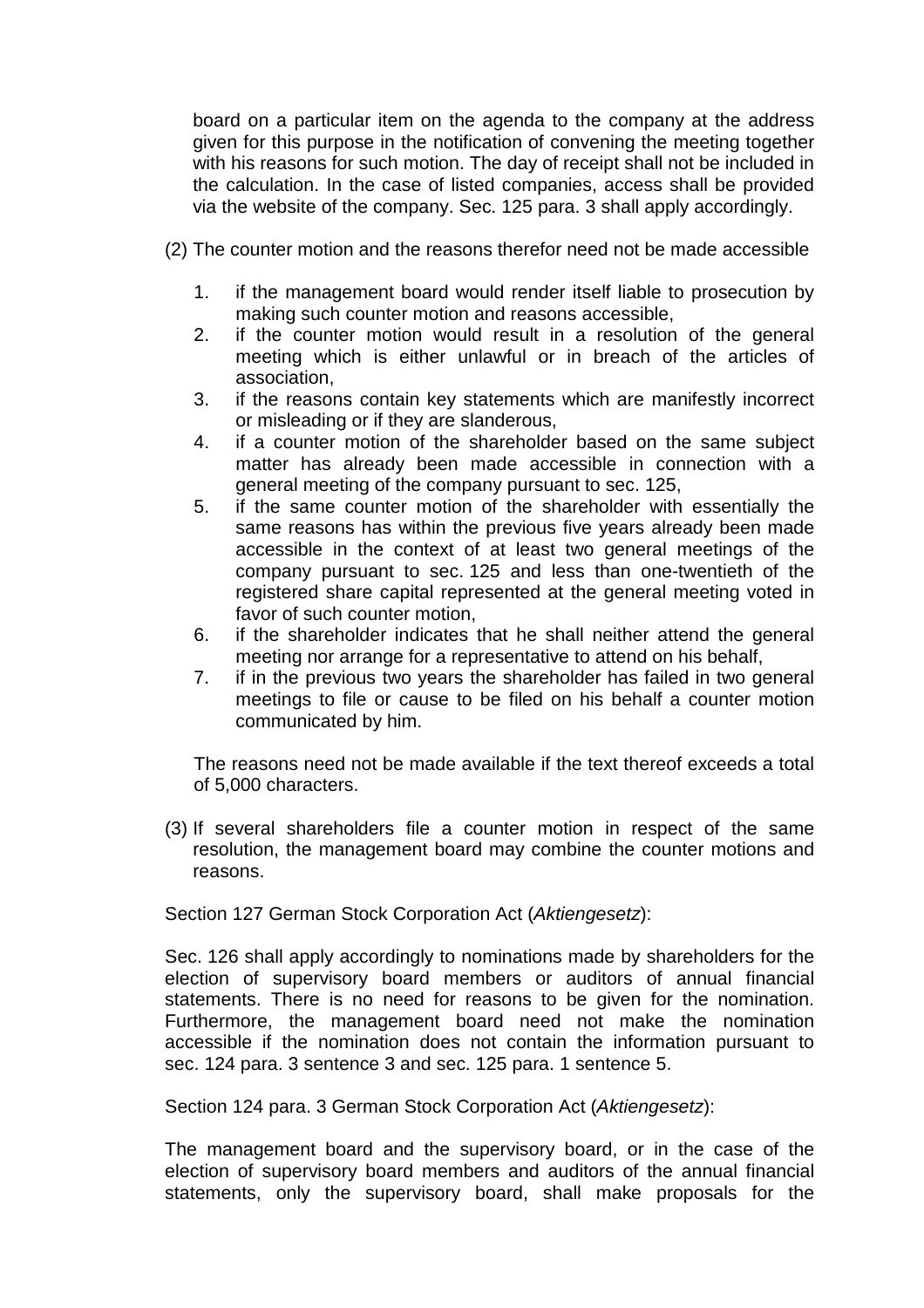resolution for each item on the agenda which is to be decided by the general meeting in the announcement. In the case of companies within the meaning of sec. 264d of the German Commercial Code (*Handelsgesetzbuch*), the proposal of the supervisory board for the election of the auditor of financial statements shall be based on the recommendation of the audit committee. Sentence 1 shall not apply if the general meeting is bound to nominations for the election of supervisory board members pursuant to sec. 6 of the Coal, Iron and Steel Codetermination Act (*Montanmitbestimmungsgesetz*) or if the item on which a resolution is to be adopted was placed on the agenda at the request of a minority. The proposal for the election of supervisory board members or auditors of the annual financial statements shall state their name, practiced profession and place of residence. If employee representatives are also to be included on the supervisory board, resolutions adopted by the supervisory board concerning nominations of supervisory board members shall only require the majority of votes cast by the shareholder members of the supervisory board; sec. 8 of the Coal, Iron and Steel Codetermination Act (*Montanmitbestimmungsgesetz*) shall not be affected.

Section 125 para. 1 sentence 5 German Stock Corporation Act (*Aktiengesetz*):

In the case of listed companies, information concerning membership of nominated supervisory board members in other supervisory boards required by law shall be attached to a nomination of supervisory board members; information concerning their membership in comparable domestic and foreign authorities responsible for supervising commercial enterprises shall also be attached.

## 3. Right to information

Section 131 (1) of the German Stock Corporation Act (*Aktiengesetz*) affords every shareholder the right to receive information about the affairs of the Company from the Management Board on request in the General Meeting insofar as this information is necessary in order to assess an item on the Agenda properly and no right to refuse information applies. The Management Board's duty to disclose information also extends to the legal and commercial relationships between Infineon Technologies AG and the companies affiliated with it. This duty to disclose information additionally encompasses the position of the Infineon Group and the companies included in the Infineon consolidated financial statements.

The corresponding statutory provisions and the corresponding provisions of the Articles of Association read in extracts as follows:

Section 131 German Stock Corporation Act (*Aktiengesetz*):

(1) Each shareholder shall upon request be given information from the management board in the general meeting regarding the company's affairs to the extent required to allow a proper assessment of the items on the agenda. The obligation to provide information shall also extend to the legal and business relationships between the company and an affiliated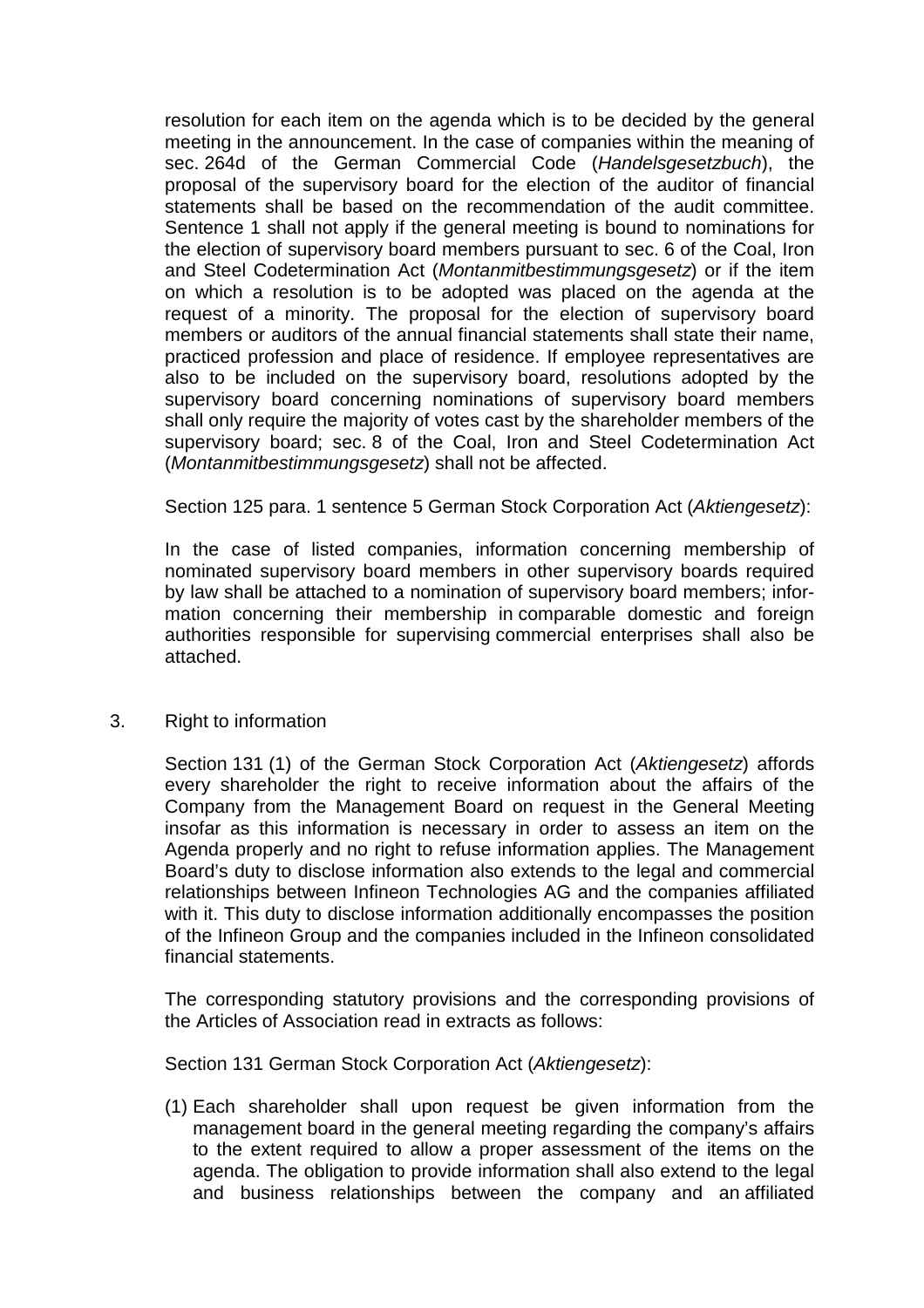enterprise. If a company makes use of the simplifications pursuant to sec. 266 para. 1 sentence 3, sec. 276 or sec. 288 of the German Commercial Code (Handelsgesetzbuch), each shareholder may request that the annual financial statements be presented to him at the general meeting dealing with the annual financial statements in the form they would take if such provisions were not applied. The obligation on the part the management board of a parent enterprise (sec. 290 para. 1, 2 of the German Commercial Code (Handelsgesetzbuch)) to provide information in the general meeting in which the consolidated financial statements and consolidated management report are presented shall also extend to the situation of the group and the enterprises included in the consolidated financial statements.

- (2) The information shall comply with the principles of conscientious and true accounting. The articles of association or the rules of procedure pursuant to sec. 129 may authorize the chairman of the meeting to restrict the rights of the shareholders to ask questions and to speak to an adequate period of time and to regulate other details.
- (3) The management board may refuse to provide information
	- 1. insofar as according to sound business judgment the providing of such information is likely to cause not inconsiderable damage to the company or an affiliated enterprise;
	- 2. insofar as it pertains to tax valuations or the amount of individual taxes;
	- 3. concerning the difference between the value at which items are shown in the annual balance sheet and a higher value of such items, unless the general meeting formally approves the annual financial statements;
	- 4. concerning the accounting and evaluation methods, provided that the details given in the notes concerning such methods are sufficient to give an accurate portrayal of the situation regarding the assets, finances and profits of the company within the meaning of sec. 264 para. 2 of the German Commercial Code (*Handelsgesetzbuch*); this shall not apply if the general meeting formally approves the annual financial statements;
	- 5. insofar as the management board would make itself liable to prosecution by giving such information;
	- 6. insofar as, in the case of a credit institution or a financial services institute, there is no requirement for information concerning the accounting and valuation methods used and set-offs made to be given in the annual financial statements, management report, consolidated financial statement or consolidated management report.
	- 7. insofar as the information is continuously accessible on the website of the company from the seventh day prior to the general meeting through and during the general meeting.

Information may not be denied for any other reason.